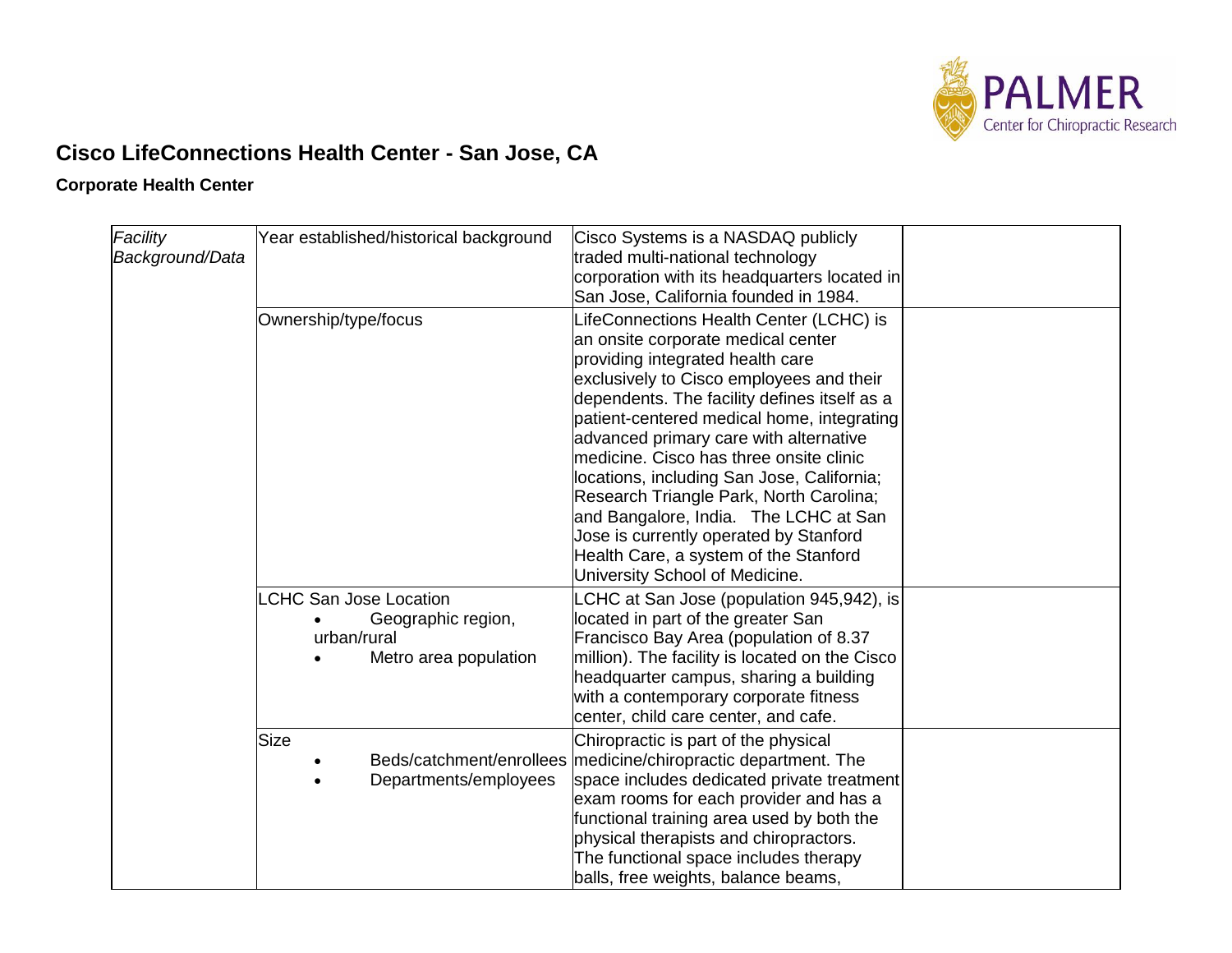

|                          |                                                  | resistance bands, and private and secure<br>access to the 48,000 sq. ft fitness center to<br>allow for more sophisticated training<br>modalities with patients.                                                                                                                                                                                          |                                                                                                                                                                                                 |
|--------------------------|--------------------------------------------------|----------------------------------------------------------------------------------------------------------------------------------------------------------------------------------------------------------------------------------------------------------------------------------------------------------------------------------------------------------|-------------------------------------------------------------------------------------------------------------------------------------------------------------------------------------------------|
|                          |                                                  | The multi-disciplinary clinical staff includes<br>seven primary care physicians, two<br>pharmacists, two chiropractors, two<br>physical therapists, one acupuncturist, two<br>optometrists, one dentist, one health coach<br>and one EAP counselor.                                                                                                      |                                                                                                                                                                                                 |
|                          | Revenue sources (private, Medicare,<br>Medicaid) | The LCHC is a cost plus model. All Cisco<br>employee and their families who are<br>eligible for benefits may use the health<br>center, regardless of their medical plan<br>selection. Revenue sources include patient<br>copay and coinsurance, however, the main<br>revenue source is cost avoidance and cost<br>reduction.                             |                                                                                                                                                                                                 |
| chiropractic<br>services | Implementation of Impetus/climate/background     | Cisco interviewed staff and conducted<br>employee focus groups as to what<br>services they wanted in their new clinic.<br>Chiropractic was highly requested.<br>As the company is self-insured, financial<br>administration wasn't an issue. There were<br>no orthopedists on staff. The DCs became<br>part of the medical group and diagnostic<br>team. |                                                                                                                                                                                                 |
|                          | Planning process/timeline                        | By recommendation of Cisco, the lead DC<br>was recruited and hired by the operating<br>partner. Implementation planning for<br>chiropractic care included developing<br>integrated workflows and EMR templates,<br>and creating an integrated patient-<br>centered model. The DC was not part of                                                         | "The lead chiropractor<br>managed the physical<br>medicine department. His<br>key focus was clinical<br>integration. He helped the<br>multi-disciplinary team and<br>the physicians develop the |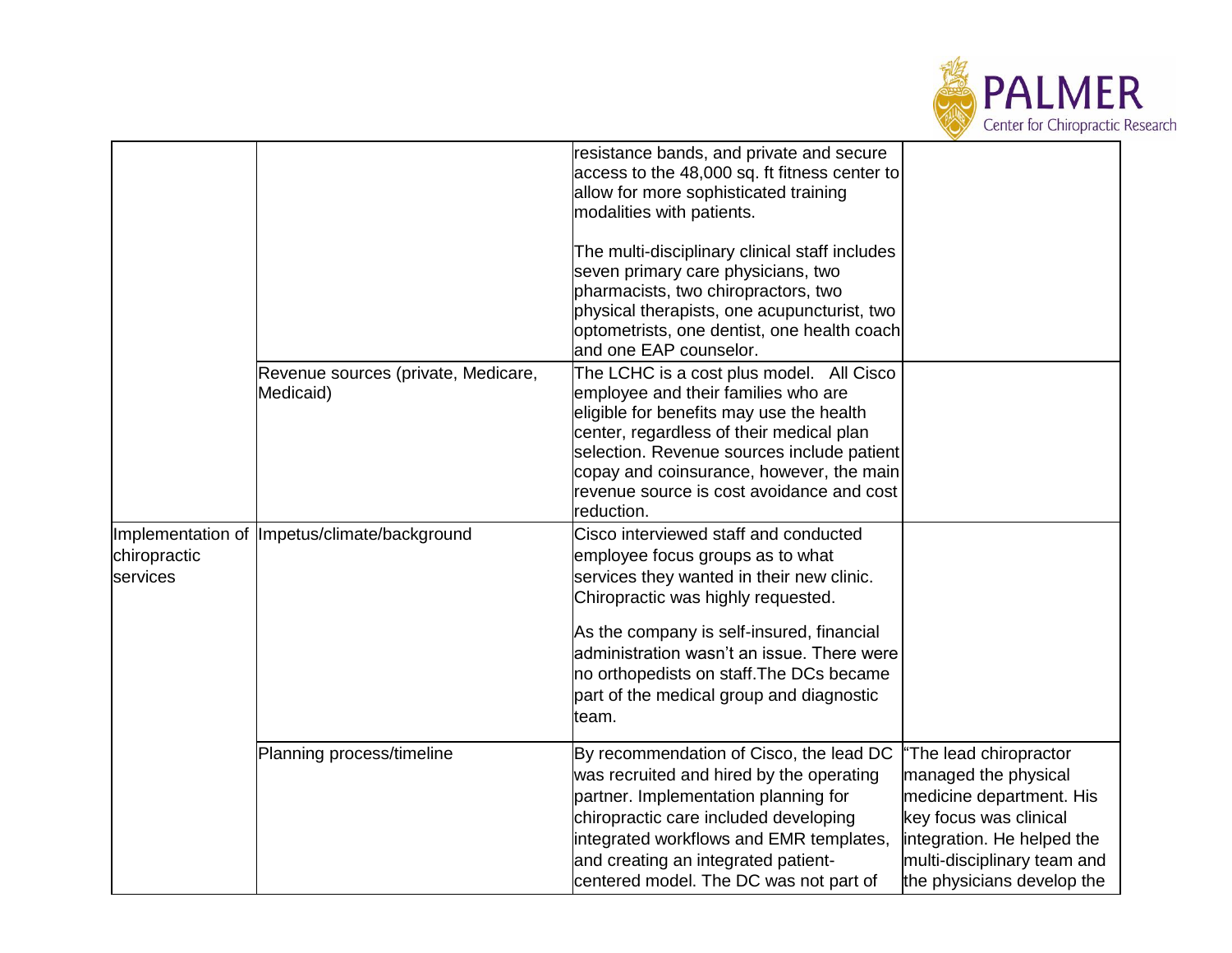

|                                                         |                                                                                                                     | the development group, but helped to<br>shape the processes.<br>Over a period of time and maturation of the<br>model, the lead chiropractor took over<br>management of CAM areas, reporting to<br>the Medical Director.<br>Cisco is a corporate partner of Stanford<br>Health Care, who took over operation of<br>the Health Center from Premise Health in<br>October 2015. Since then, the lead DC<br>does not have management duties. | integrated model of care<br>coordination. He designed<br>an integrated program<br>whereby, based on the<br>diagnostics of the patient,<br>they would see a<br>combination of modalities,<br>including acupuncture,<br>physical therapy and health<br>coaching". (Integration<br>Health Manager) |
|---------------------------------------------------------|---------------------------------------------------------------------------------------------------------------------|-----------------------------------------------------------------------------------------------------------------------------------------------------------------------------------------------------------------------------------------------------------------------------------------------------------------------------------------------------------------------------------------------------------------------------------------|-------------------------------------------------------------------------------------------------------------------------------------------------------------------------------------------------------------------------------------------------------------------------------------------------|
|                                                         | Year clinical services established                                                                                  | November, 2008                                                                                                                                                                                                                                                                                                                                                                                                                          |                                                                                                                                                                                                                                                                                                 |
| Chiropractic Clinic Administration<br><b>Structures</b> | Department/service line<br>Performance<br>measures/benchmarks                                                       | Chiropractic is part of the Physical<br>medicine/chiropractic department in the<br>LifeConnections Health Center.                                                                                                                                                                                                                                                                                                                       |                                                                                                                                                                                                                                                                                                 |
|                                                         | Location/space/equipment                                                                                            | The chiropractic services have two<br>treatment/exam rooms available for patient<br>care.<br><b>Chiropractors and Physical Therapists</b><br>share the same space in the clinic located<br>by a functional gym area used by both<br>disciplines, containing therapy balls, free<br>weights, balance boards, resistance bands<br>and access to a full gym through a secure<br>and private door.                                          |                                                                                                                                                                                                                                                                                                 |
|                                                         | Chiropractors<br>Number/FTE/appointment<br>$\bullet$<br>Privileges/services<br>Non-clinical activities<br>$\bullet$ | LifeConnections Health Center has 2<br>chiropractors on staff, one full-time and<br>one part-time employee.                                                                                                                                                                                                                                                                                                                             | 'It is critical to have the right<br>talent and right person who<br>is willing to work with the<br>physicians, who's willing to                                                                                                                                                                 |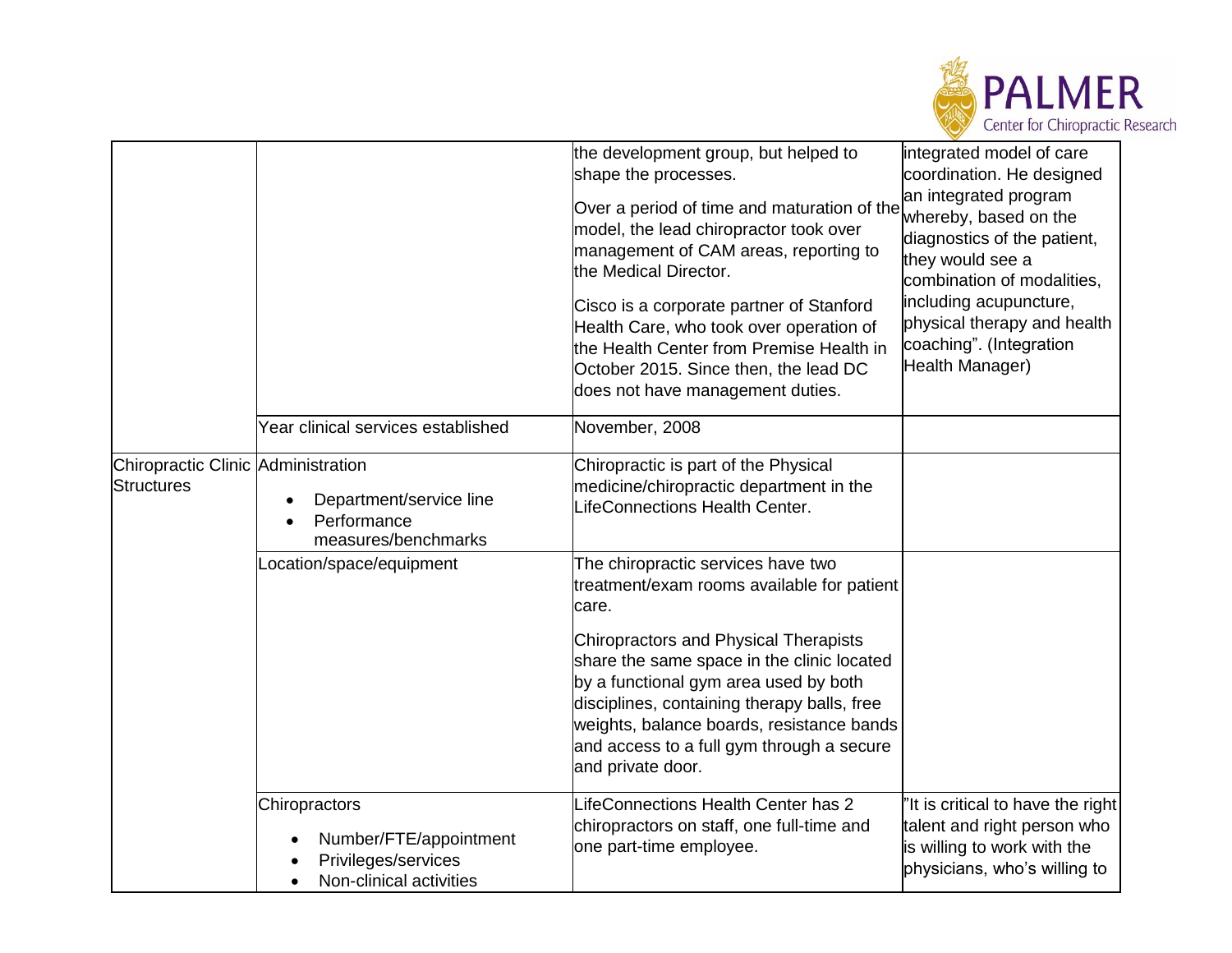

| $\bullet$                          | Professional attributes<br>Interprofessional attributes |                                                                                                                                                                                                                                                | work with the PT and not be<br>very narrow-minded in, in<br>that chiropractic is the only<br>way. And same with the<br>physicians (who work here).<br>Now, were all the<br>physicians bought into<br>chiropractic medicine from<br>day one? Not necessarily.<br>The key to integration is<br>people relations. It takes<br>getting to know each other,<br>getting to know how they<br>practice medicine, getting to<br>know and trust the<br>practitioners. So, when the<br>referral transition begins, it's<br>really a trust. I trust you're<br>going to take care of my<br>patient, so I'm going to |
|------------------------------------|---------------------------------------------------------|------------------------------------------------------------------------------------------------------------------------------------------------------------------------------------------------------------------------------------------------|--------------------------------------------------------------------------------------------------------------------------------------------------------------------------------------------------------------------------------------------------------------------------------------------------------------------------------------------------------------------------------------------------------------------------------------------------------------------------------------------------------------------------------------------------------------------------------------------------------|
|                                    |                                                         |                                                                                                                                                                                                                                                | refer. Without that trust, the<br>chiropractors are not going<br>to get any referrals from<br>anybody and vice versa."<br>{Integration Health<br>Manager}                                                                                                                                                                                                                                                                                                                                                                                                                                              |
| Support staff<br>Discipline/number |                                                         | There are no support staff dedicated<br>specifically to the chiropractic clinic.<br>LifeConnections Health Center has a<br>centralized patient check-in/waiting area,<br>which services all of the departments and<br>providers in the center. |                                                                                                                                                                                                                                                                                                                                                                                                                                                                                                                                                                                                        |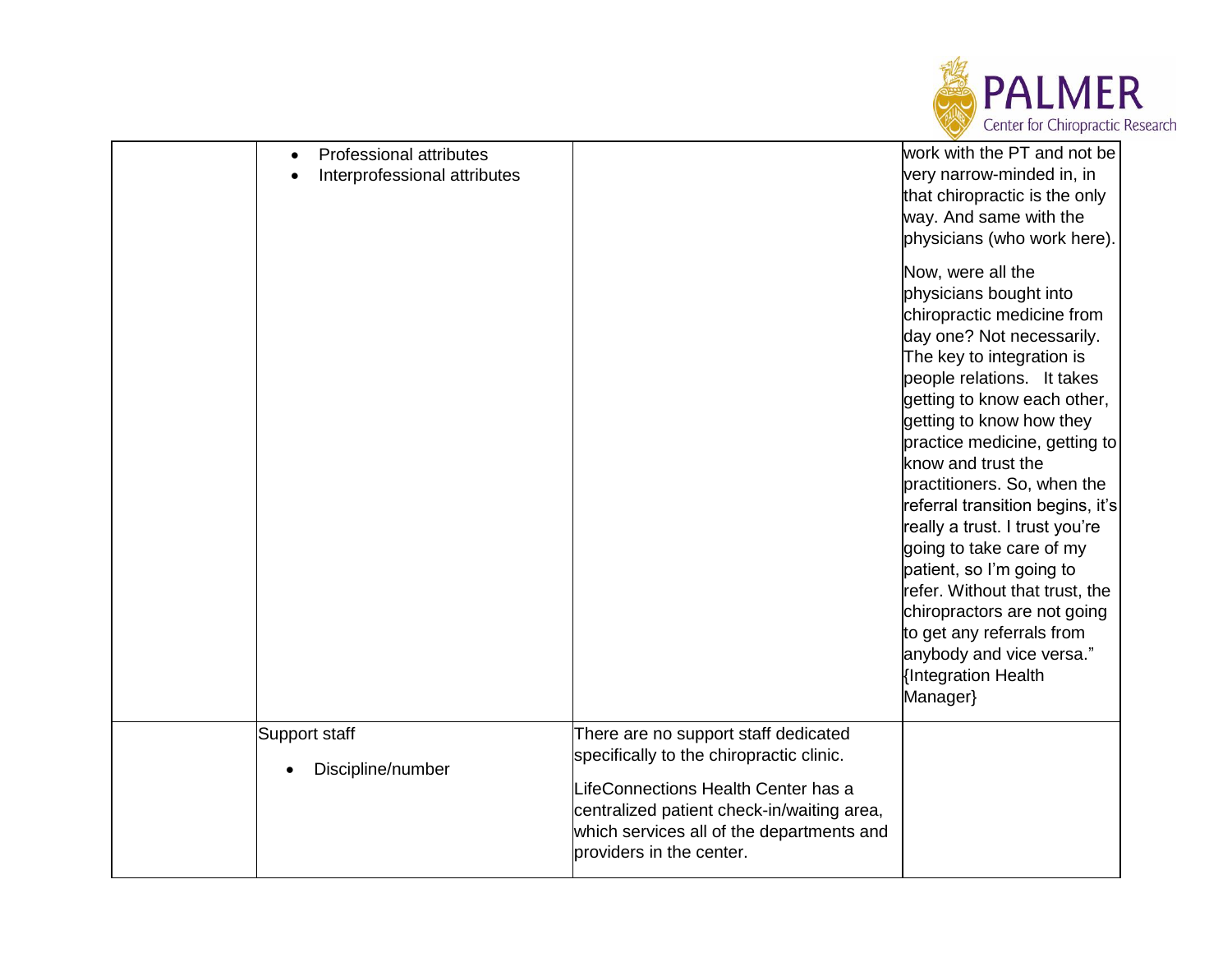

|           |                                                                                                                      | The LifeConnections Health Center has 11<br>medical assistants, and 4 RNs and 1 LVN<br>on staff.                                                                                                                                                     |                                                                                                                                                                                                                                                                                                                                                                     |
|-----------|----------------------------------------------------------------------------------------------------------------------|------------------------------------------------------------------------------------------------------------------------------------------------------------------------------------------------------------------------------------------------------|---------------------------------------------------------------------------------------------------------------------------------------------------------------------------------------------------------------------------------------------------------------------------------------------------------------------------------------------------------------------|
|           | Patient access<br>Referral, self-referral<br>Appointment availability/wait<br>Appointment length, number per<br>week | All patients at the LifeConnections Health<br>Center are Cisco employees, spouses, or<br>dependents. Patients can self-refer to the<br>chiropractor or be referred by another<br>provider.                                                           | 'They [patients] have<br>excellent access. The main<br>aspect that that limits their<br>access is awareness - do<br>they know the clinic has<br>chiropractic team onsite?<br>That's a marketing issue.                                                                                                                                                              |
|           |                                                                                                                      | The LifeConnections strives to get a<br>chiropractic appointment set up on the<br>same day or next day of referral or<br>scheduling.                                                                                                                 | And some days we're too<br>busy and it's hard to get in,<br>but we really work hard to<br>provide same day or next<br>day access. There are<br>14000 Cisco employees,<br>plus all of their dependents,<br>there are like 32,000, we<br>really focus on being<br>available to fit people in, so<br>our schedule is a lot of<br>times the issue."<br>{Chiropractor A} |
| Processes | Chiropractic Clinic Patient characteristics<br>Population, conditions,<br>complexity<br>Access patterns seen         | The clinic sees patients with a variety of<br>musculoskeletal conditions, generally of<br>low to moderate complexity such as<br>postural strain and deconditioning. It is a<br>very diverse corporate population with<br>many international patients |                                                                                                                                                                                                                                                                                                                                                                     |
|           |                                                                                                                      | Patients can access the chiropractic clinic<br>directly, or can be referred from other<br>providers. At the point of service a<br>referring provider often can have patients                                                                         |                                                                                                                                                                                                                                                                                                                                                                     |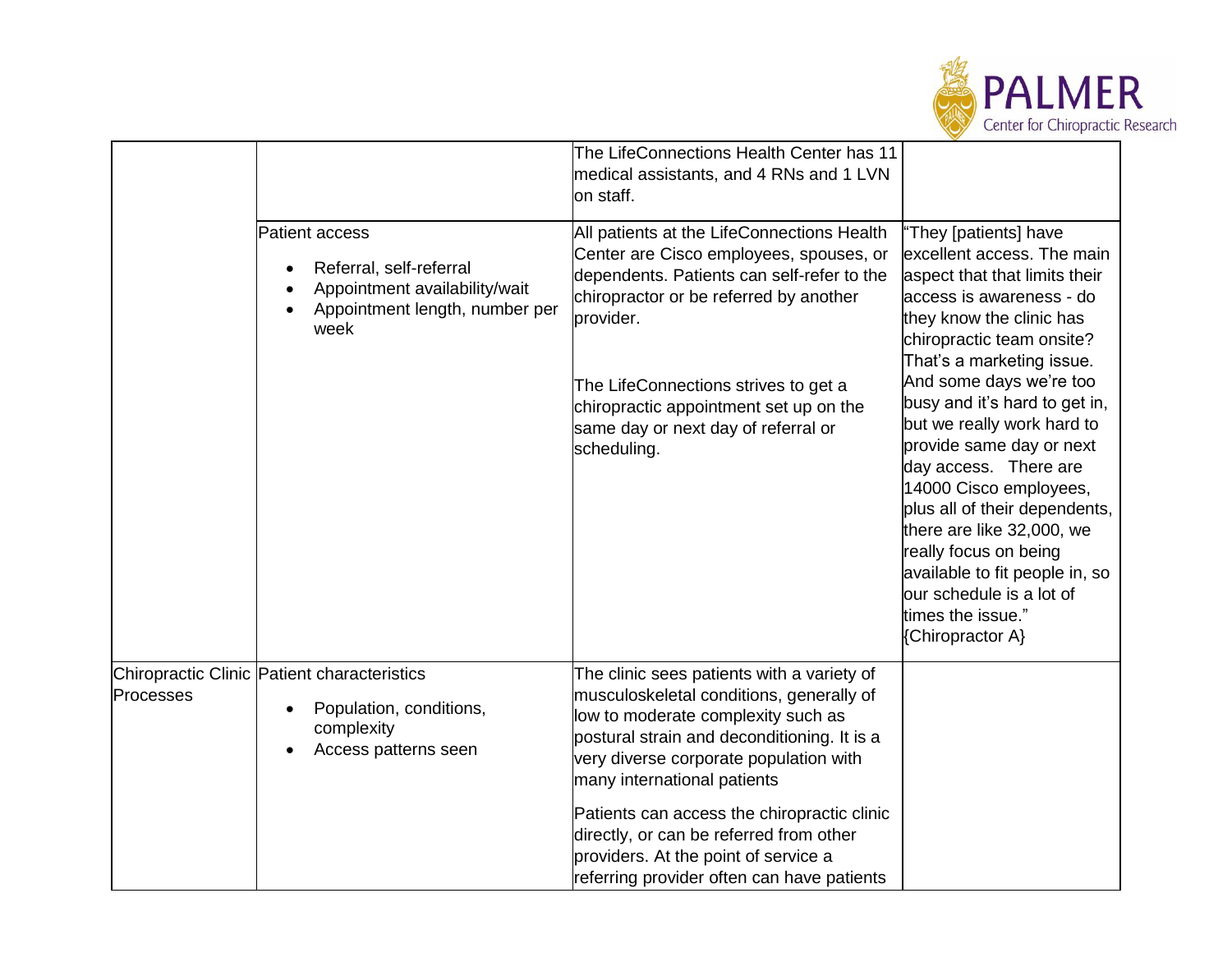

|                                  |                                                                                                                                   | scheduled directly into the chiropractic<br>clinic.                                                                                                                                                                                                                                                                              |                                                                                                                                                                                                                           |
|----------------------------------|-----------------------------------------------------------------------------------------------------------------------------------|----------------------------------------------------------------------------------------------------------------------------------------------------------------------------------------------------------------------------------------------------------------------------------------------------------------------------------|---------------------------------------------------------------------------------------------------------------------------------------------------------------------------------------------------------------------------|
|                                  | Services provided<br>Diagnostic, therapeutic                                                                                      | The clinic provides full scope diagnosis<br>and management of musculoskeletal and<br>neuromuscular conditions. Treatment<br>options include manual manipulation,<br>mobilization, soft tissue treatment, and<br>active care such as rehabilitative exercise<br>and ergonomic instruction                                         |                                                                                                                                                                                                                           |
|                                  | Case management<br>CPGs/care pathways used<br>Outcome assessment/reporting<br>Communication/collaboration with<br>other providers | Patient reported pain and functional<br>outcomes are assessed as part of each<br>treatment plan. Providers communicate<br>through formal care team meetings,<br>informal discussions, and observational<br>rounds. Co-location of chiropractic and<br>physical therapy providers facilitates<br>communication and collaboration. |                                                                                                                                                                                                                           |
| Impacts/Outcomes Clinic function | Use, utilization, performance<br>benchmarks                                                                                       | The clinic meets its established<br>performance-based metrics including<br>access, clinical outcomes and patient<br>satisfaction.                                                                                                                                                                                                |                                                                                                                                                                                                                           |
|                                  | <b>Patient status</b><br>Outcomes, satisfaction                                                                                   | The chiropractic clinic consistently<br>receives high patient satisfaction ratings.                                                                                                                                                                                                                                              |                                                                                                                                                                                                                           |
|                                  | System status<br>Facility actual (or impression of)<br>value<br>Non-DC staff impression<br>DC staff impression                    | Staff and providers indicate the value of<br>the multi-professional clinic including<br>chiropractic care for the patients.<br>The facility promotes cooperation and<br>understanding among the providers by<br>having the providers shadow each other,                                                                          | "I think it's very patient<br>centered, I think they<br>provide a really good<br>customer service; I think<br>they're really easy for our<br>patients to access, and I<br>think they're very easy for<br>us physicians to |